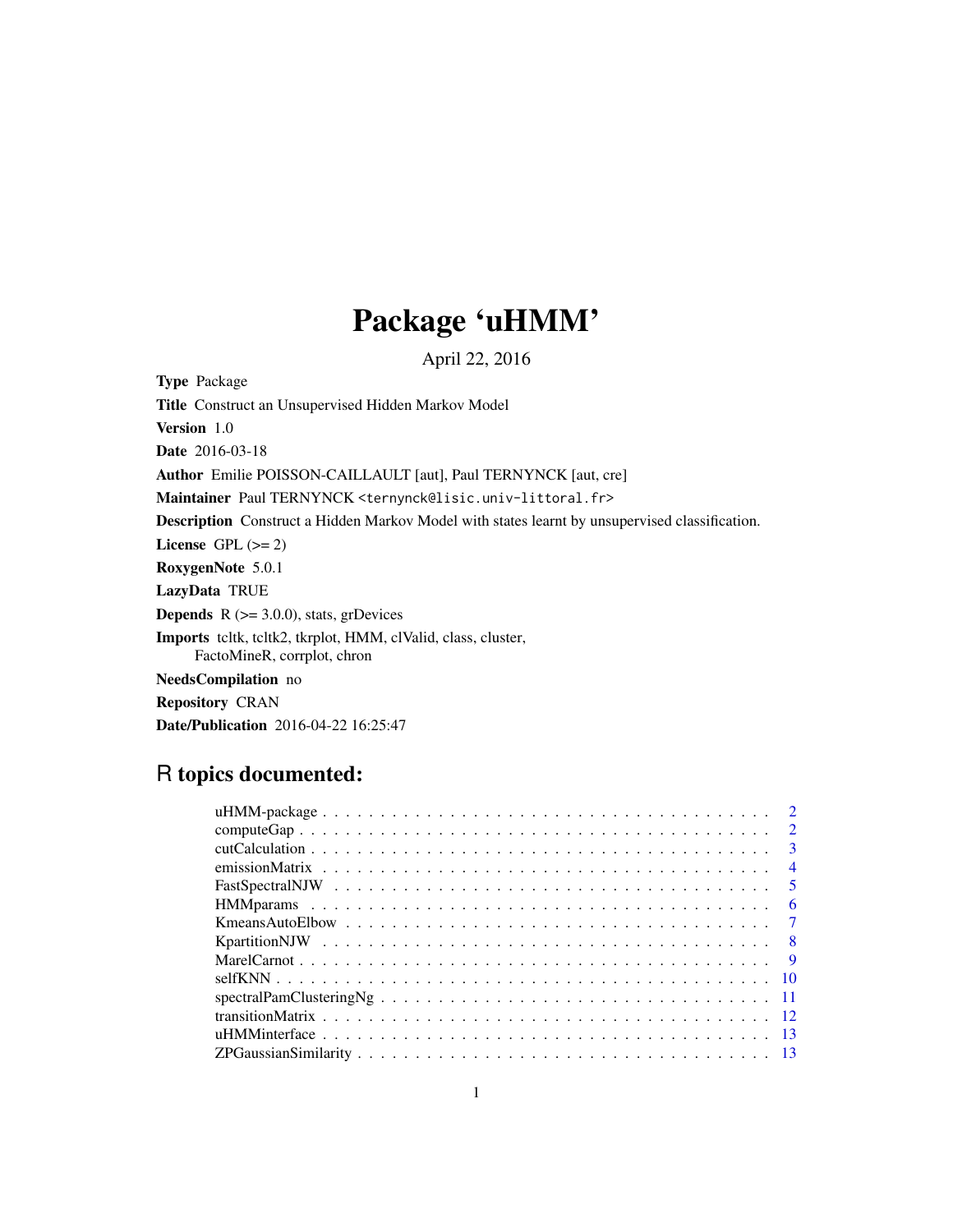#### <span id="page-1-0"></span>**Index** [15](#page-14-0)

#### Description

This package proposes an interface to detect usual or extreme events in a dataset and to characterize their dynamic, by building an unsupervised Hidden Markov Model (use [uHMMinterface](#page-12-1) to launch the interface). Functions can also be used out of the interface to build an uHMM.

#### Details

| Package:  | uHMM                                                                              |
|-----------|-----------------------------------------------------------------------------------|
| Version:  | 1.0                                                                               |
| Date:     | 2016-04-13                                                                        |
| Depends:  | $R$ ( $>=$ 3.0.0), stats, grDevices                                               |
| Import:   | teltk, teltk2, tkrplot, HMM, elValid, class, cluster, FactoMineR, corrplot, chron |
| License:  | $GPL$ $(>=2)$                                                                     |
| LazyLoad: | yes                                                                               |

#### Author(s)

Emilie Poisson-Caillault and Paul Ternynck Maintainer: <emilie.caillault@lisic.univ-littoral.fr>

#### Source

Rousseeuw, Kevin, et al. "Hybrid hidden Markov model for marine environment monitoring." Selected Topics in Applied Earth Observations and Remote Sensing, IEEE Journal of 8.1 (2015): 204-213.

computeGap *Compute gap between eigenvalues of a similarity matrix*

#### Description

Find the highest gap between eigenvalues of a similarity matrix. The 2 first eigenvalues are considered as equal to each other (the gap between the 2 first eigenvalues is set to 0).

#### Usage

computeGap(similarity, Gmax)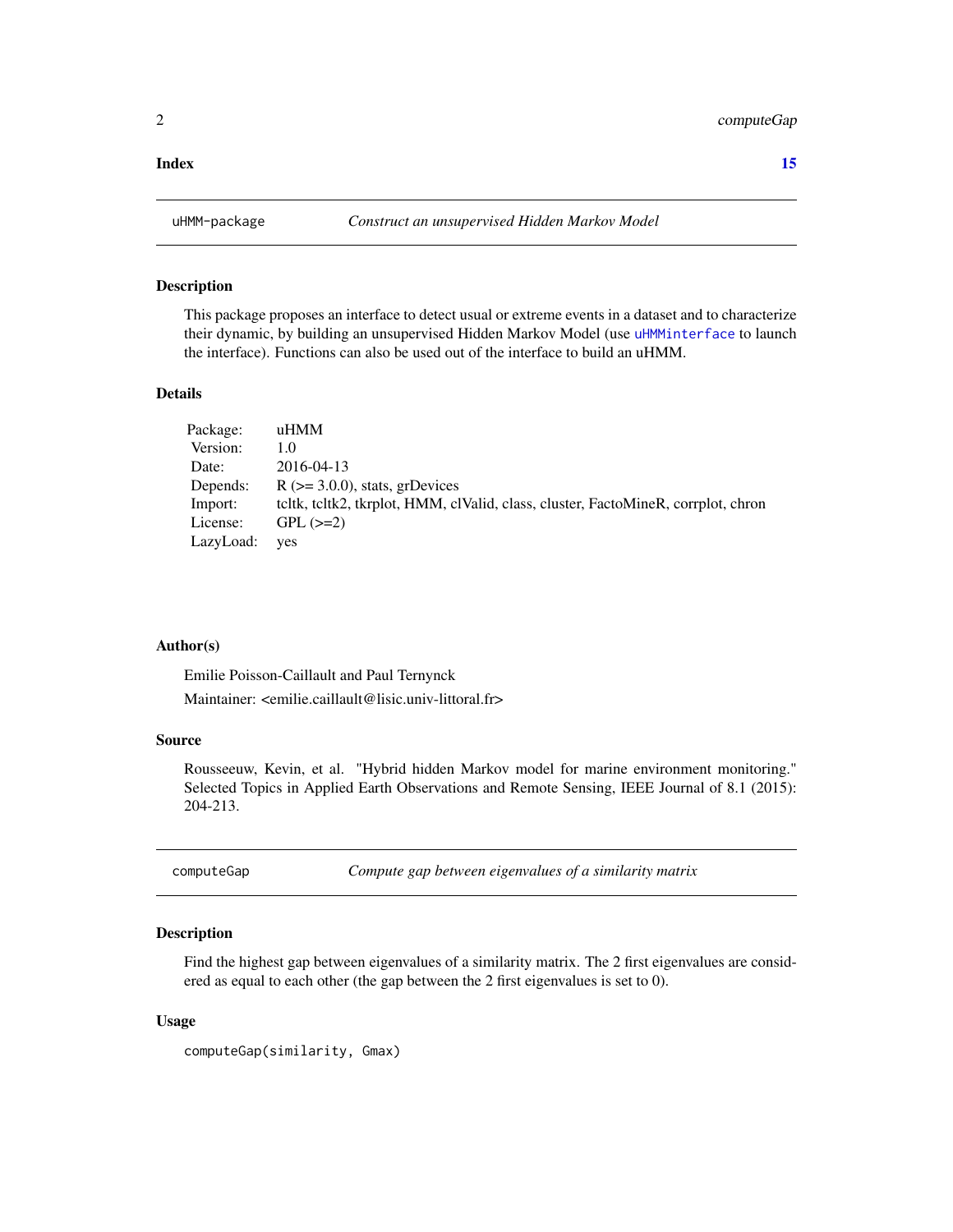#### <span id="page-2-0"></span>cutCalculation 3

#### Arguments

| similarity | a similarity matrix.                                                                           |
|------------|------------------------------------------------------------------------------------------------|
| Gmax       | the maximum gap value allowed (only the first Gmax eigenvalues will be taken<br>into account). |

#### Value

The function returns a list containing the following components:

| gap  | a vector indicating the gap between similarity matrix eigenvalues (the gap be-<br>tween the 2 first eigenvalues is set to $(0)$   |
|------|-----------------------------------------------------------------------------------------------------------------------------------|
| Kmax | an integer indicating the index of the highest gap (the highest gap is between the<br>Kmax-th and the $(Kmax+1)$ -th eigenvalues) |

#### Examples

```
x \le rbind(matrix(rnorm(50, mean = 0, sd = 0.3), ncol = 2),
           matrix(rnorm(50, mean = 2, sd = 0.3), ncol = 2),matrix(rnorm(50, mean = 4, sd = 0.3), ncol = 2))similarity<-ZPGaussianSimilarity(x,7)
Gap<-computeGap(similarity,10)
plot(1:length(Gap$gap),Gap$gap,type="h",
main=paste("Gap criteria =",Gap$K),ylab="gap value",xlab="eigenvalues")
```

```
x=(runif(1000)*4)-2;y=(runif(1000)*4)-2
keep<-which((x**2+y**2<0.5)|(x**2+y**2>1.5**2 & x**2+y**2<2**2 ))
data<-data.frame(x,y)[keep,]
plot(data)
similarity<-ZPGaussianSimilarity(data,1)
Gap<-computeGap(similarity,10)
plot(1:length(Gap$gap),Gap$gap,type="h",
```

```
main=paste("Gap criteria =",Gap$K),ylab="gap value",xlab="eigenvalues")
```
cutCalculation *cutCalculation function*

#### Description

Compute intra and inter-cluster cuts from the similarity matrix of a dataset.

#### Usage

```
cutCalculation(similarity, label, K)
```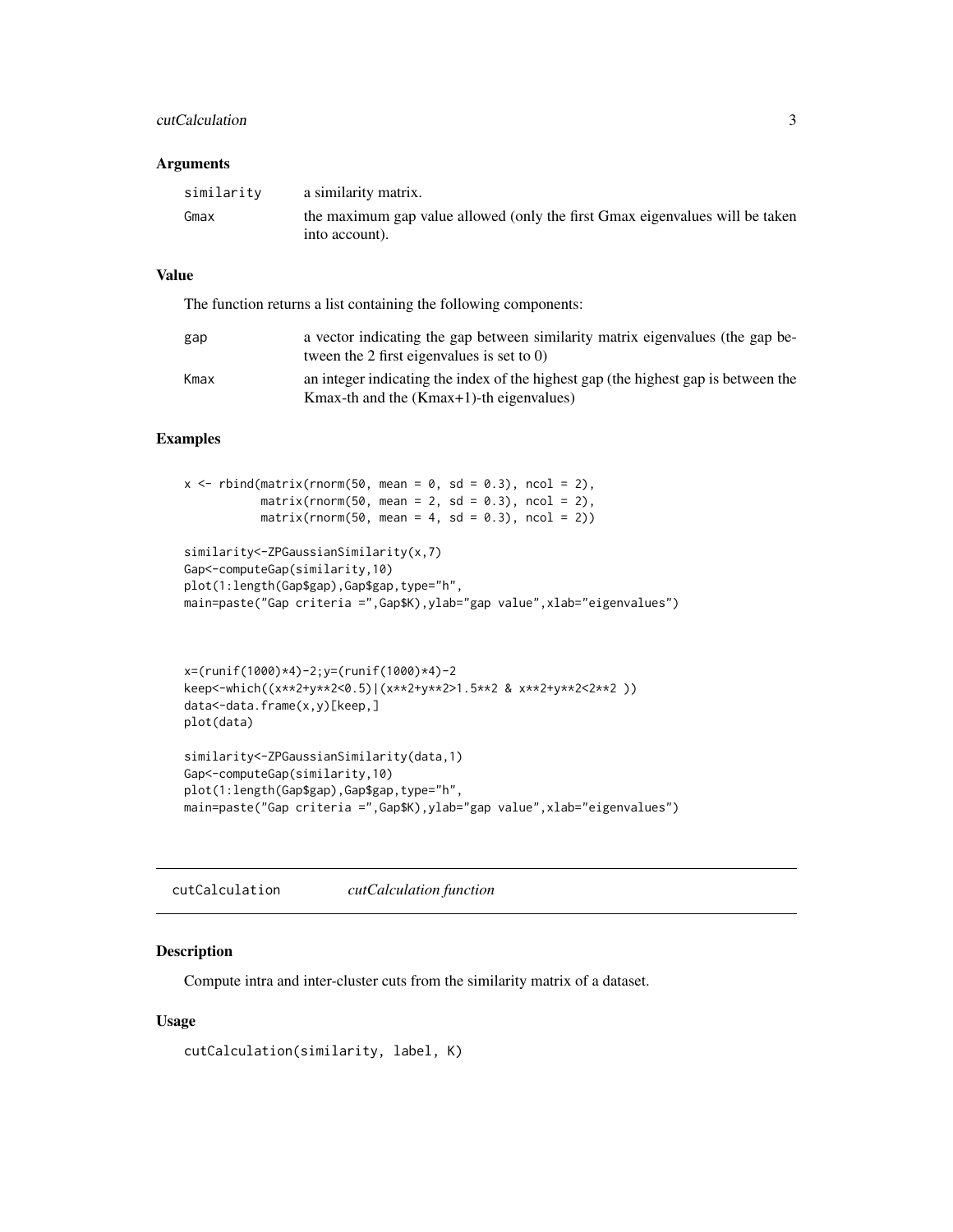#### <span id="page-3-0"></span>Arguments

| similarity | a similarity matrix.                                           |
|------------|----------------------------------------------------------------|
| label      | vector of cluster sequencing.                                  |
| K          | number of clusters. (= nbCluster CALCULE DANS LA FONCTION ???) |

# Details

intra cluster cut :

$$
Cut(g_k, g_l) = \sum_{i=1, x(i) \in g_k}^{N_p} \sum_{j=1, x(j) \in g_l}^{N_p} w(x(i), x(j))
$$

#### Value

The function returns a list containing:

| mncut       | the inter-cluster cut, <i>i.e.</i> K-sum(ratioCutVol).   |
|-------------|----------------------------------------------------------|
| ratioCutVol | vector of intra-cluster cuts, one component per cluster. |

#### Examples

```
x<-rbind(matrix(runif(100),ncol=2),matrix(runif(100)+2,ncol=2),matrix(runif(20)*3,ncol=2))
similarity<-ZPGaussianSimilarity(x,7)%*%t(ZPGaussianSimilarity(x,7))
km<-kmeans(similarity,2)
label<-km$cluster
plot(x,col=km$cluster)
cutCalculation(similarity,label,length(unique(label)))
```
<span id="page-3-1"></span>emissionMatrix *Emission matrix estimation*

#### Description

This function estimates the emission matrix of a Hidden Markov Model from vectors of state and symbol sequencing.

#### Usage

```
emissionMatrix(states, symbols)
```
#### Arguments

| states  | a numeric vector of state sequencing.  |
|---------|----------------------------------------|
| symbols | a numeric vector of symbol sequencing. |

#### Value

Estimated emission matrix.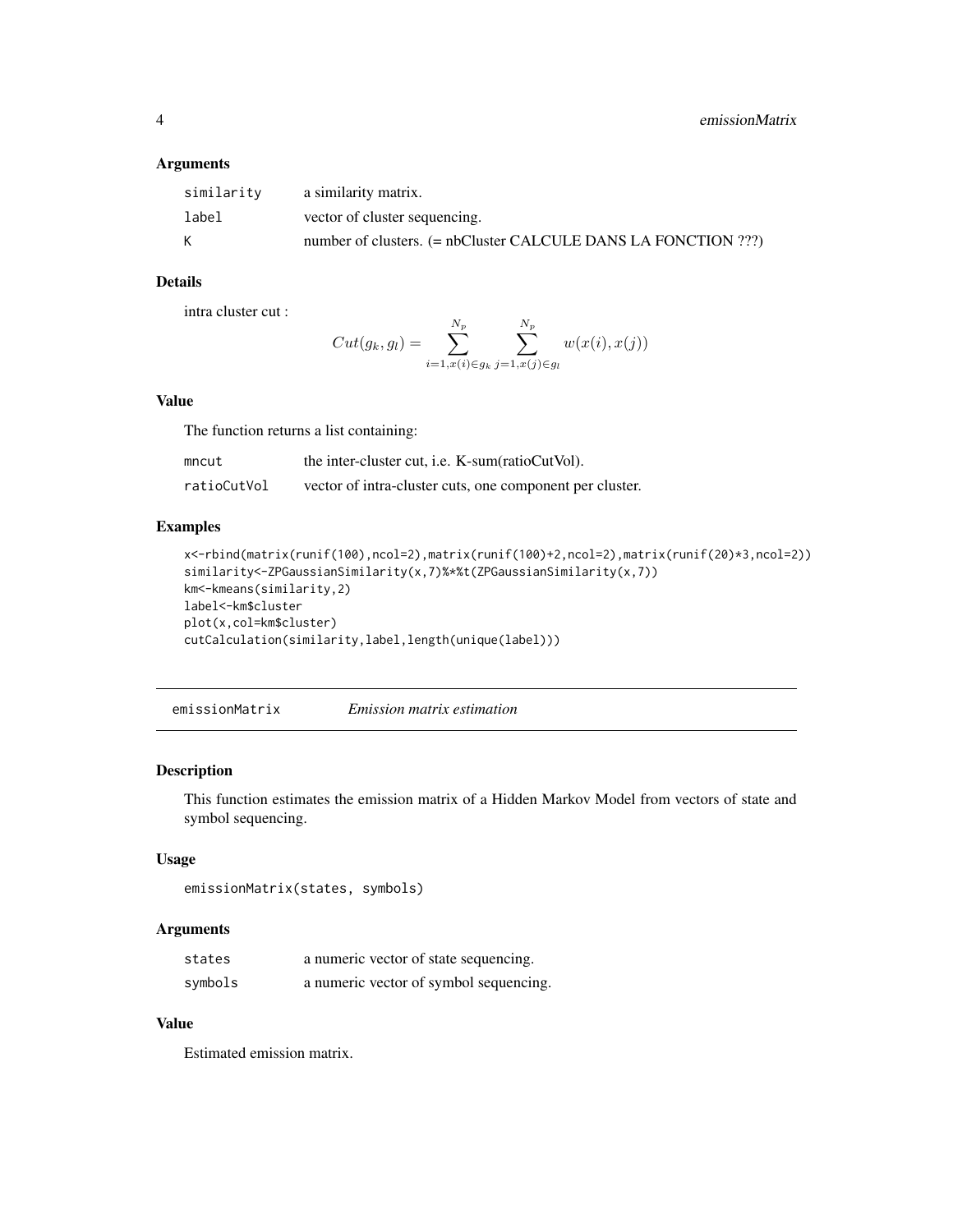#### <span id="page-4-0"></span>FastSpectralNJW 5

#### See Also

**[HMMparams](#page-5-1)** 

#### Examples

```
states<-c(1,1,3,2,1,2,1,3)
symbols<-c(4,1,3,1,4,4,4,2)
B<-emissionMatrix(states,symbols)
B
```
FastSpectralNJW *Jordan Fast Spectral Algorithm*

# Description

Perform the Jordan spectral algorithm for large databases. Data are sampled, using K-means with Elbow criteria, before being classified.

#### Usage

```
FastSpectralNJW(data, nK = NULL, Kech = 2000, StopCriteriaElbow = 0.97,
 neighbours = 7, method = "", nb.iter = 10, uHMMinterface = FALSE,
  console = NULL, tm = NULL)
```
### Arguments

| data              | numeric matrix or dataframe.                                                                                                         |
|-------------------|--------------------------------------------------------------------------------------------------------------------------------------|
| nK                | number of clusters desired. If NULL, optimal number of clusters will be com-<br>puted using gap criteria.                            |
| Kech              | maximum number of representative points in sampled data.                                                                             |
| StopCriteriaElbow |                                                                                                                                      |
|                   | maximum (minimum ?) de variance expliquees des points representatifs souhaite.                                                       |
| neighbours        | number of neighbours considered for the computation of local scale parameters.                                                       |
| method            | string specifying the spectral classification method desired, either "PAM" (for<br>spectral kmedoids) or "" (for "spectral kmeans"). |
| nb.iter           | number of iterations.                                                                                                                |
| uHMMinterface     | logical indicating whether the function is used via the uHMM interface.                                                              |
| console           | frame of the uHMM interface in which messages should be displayed (only if<br>uHMMinterface=TRUE).                                   |
| tm                | a one row dataframe containing text to display in the uHMMinterface (only if<br>uHMMinterface=TRUE).                                 |

#### Details

Algorithme de Jordan pour un grand jeu de donnees : echantillonage puis spectral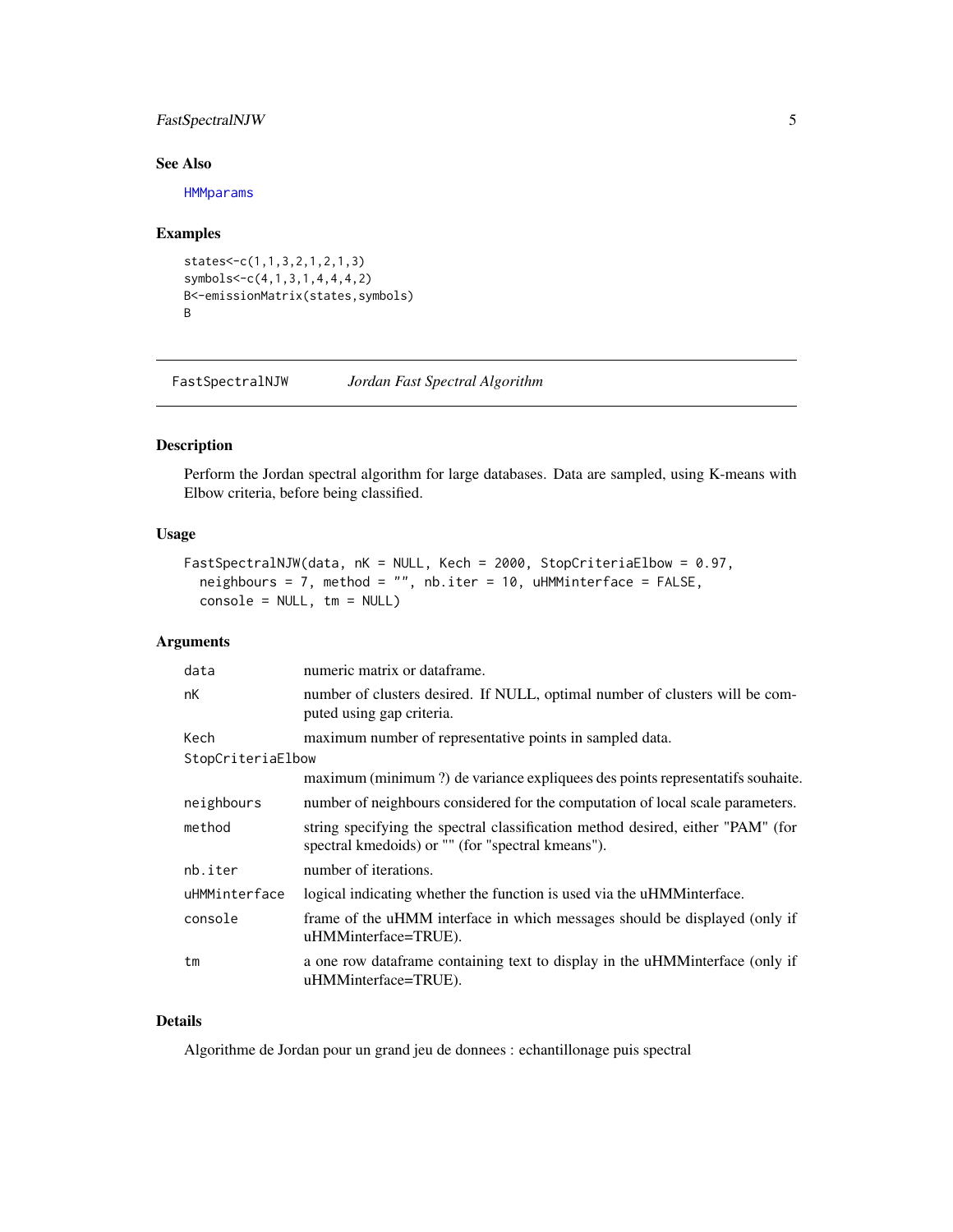# Value

The function returns a list containing:

| sim                | similarity matrix of representative points, multiplied by its transpose (ZPGaussianSimilarity).       |  |
|--------------------|-------------------------------------------------------------------------------------------------------|--|
| label              | vector of cluster sequencing.                                                                         |  |
| gap                | number of clusters.                                                                                   |  |
| labelElbow         | vector of prototype sequencing.                                                                       |  |
| vpK                | matrix containing, in columns, the K first normalised eigen vectors of the data<br>similarity matrix. |  |
| valp               | vector containing the K first eigen values of the data similarity matrix.                             |  |
| echantillons       | matrix of prototypes coordinates.                                                                     |  |
| label.echantillons |                                                                                                       |  |
|                    | vector containing the cluster of each prototype.                                                      |  |
| numSvmbole         | vector containing the nearest prototype of each data item.                                            |  |

#### See Also

[KmeansAutoElbow](#page-6-1) [ZPGaussianSimilarity](#page-12-2) [knn](#page-0-0) [silhouette](#page-0-0) [dunn](#page-0-0) [connectivity](#page-0-0) [dist](#page-0-0)

#### Examples

```
x=(runif(1000)*4)-2;y=(runif(1000)*4)-2
keep<-which((x**2+y**2<0.5)|(x**2+y**2>1.5**2 & x**2+y**2<2**2 ))
data<-data.frame(x,y)[keep,]
```

```
cl<-FastSpectralNJW(data,2)
plot(data,col=cl$label)
```
<span id="page-5-1"></span>HMMparams *Hidden Markov Model parameter estimation*

#### Description

This function is used by the [uHMMinterface](#page-12-1) to estimate parameters of a Hidden Markov Model.

#### Usage

HMMparams(stateSeq, symbolSeq)

#### Arguments

| stateSeg  | a numeric vector of state sequencing.  |
|-----------|----------------------------------------|
| symbolSeq | a numeric vector of symbol sequencing. |

<span id="page-5-0"></span>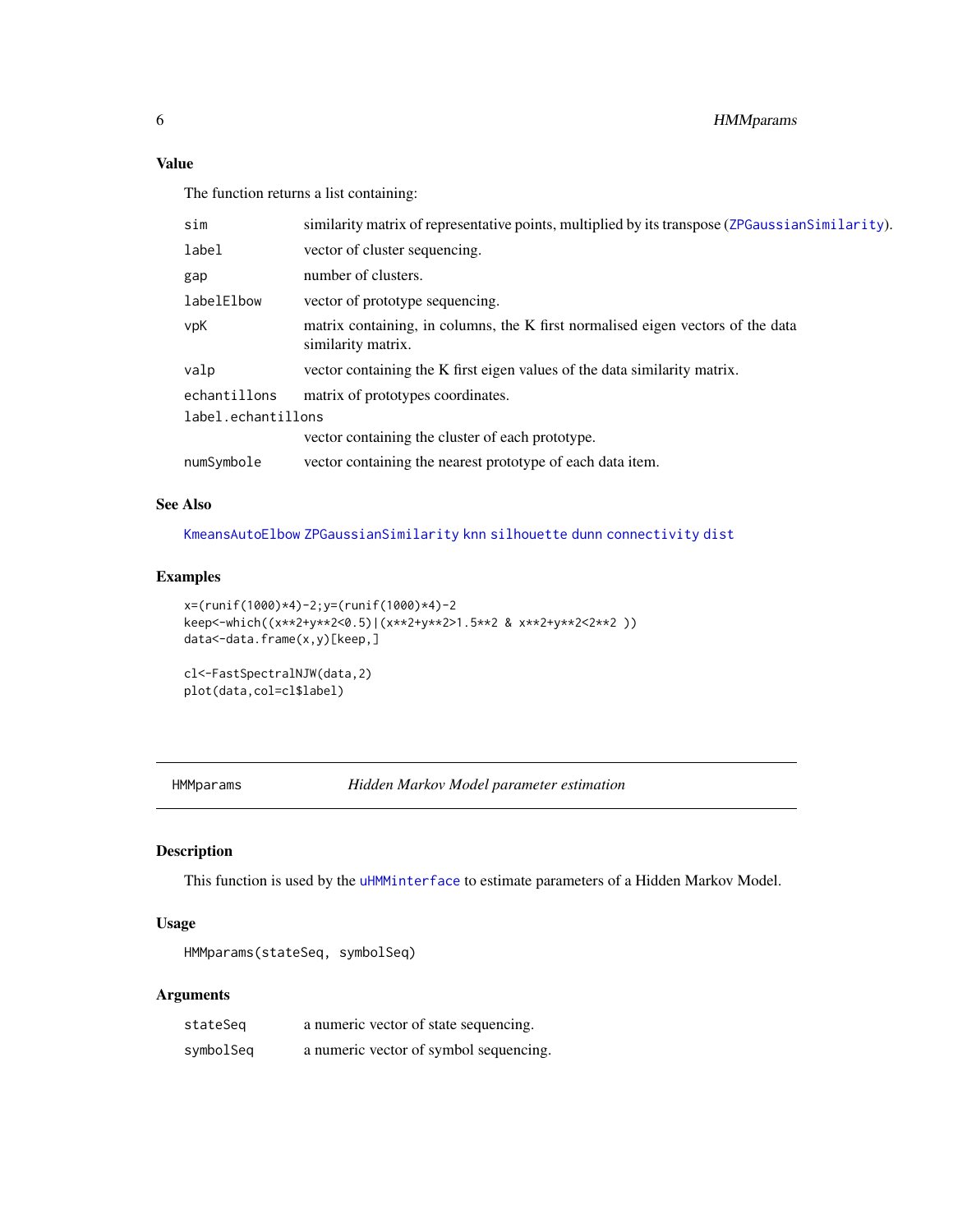#### <span id="page-6-0"></span>KmeansAutoElbow 7

#### Value

HMMparams returns a list containing :

| trans     | The transition matrix.                                                                          |
|-----------|-------------------------------------------------------------------------------------------------|
| emis      | The emission matrix.                                                                            |
| startProb | The vector of initial probability distribution (initial states are supposed equiprob-<br>able). |

#### See Also

[transitionMatrix](#page-11-1) [emissionMatrix](#page-3-1)

<span id="page-6-1"></span>KmeansAutoElbow *KmeansAutoElbow function*

#### Description

KmeansAutoElbow performs k-means clustering on a dataframe with selection of optimal number of clusters using elbow criteria.

#### Usage

KmeansAutoElbow(features, Kmax, StopCriteria = 0.99, graph = FALSE)

# Arguments

| features     | data frame or matrix of raw data.                                                  |
|--------------|------------------------------------------------------------------------------------|
| Kmax         | maximum number of clusters allowed.                                                |
| StopCriteria | elbow method cumulative explained variance $\geq$ criteria to stop K-search. (???) |
| graph        | boolean, if TRUE figures are plotted.                                              |

#### Details

KmeansAutoElbow returns partition and K number of groups according to kmeans clustering and Elbow method

#### Value

The function returns a list containing the following components:

| К          | number of clusters in data according to explained variance and kmeans algo- |
|------------|-----------------------------------------------------------------------------|
|            | rithm.                                                                      |
| res.kmeans | an object of class "kmeans" (see kmeans) containing classification results. |

#### See Also

[kmeans](#page-0-0)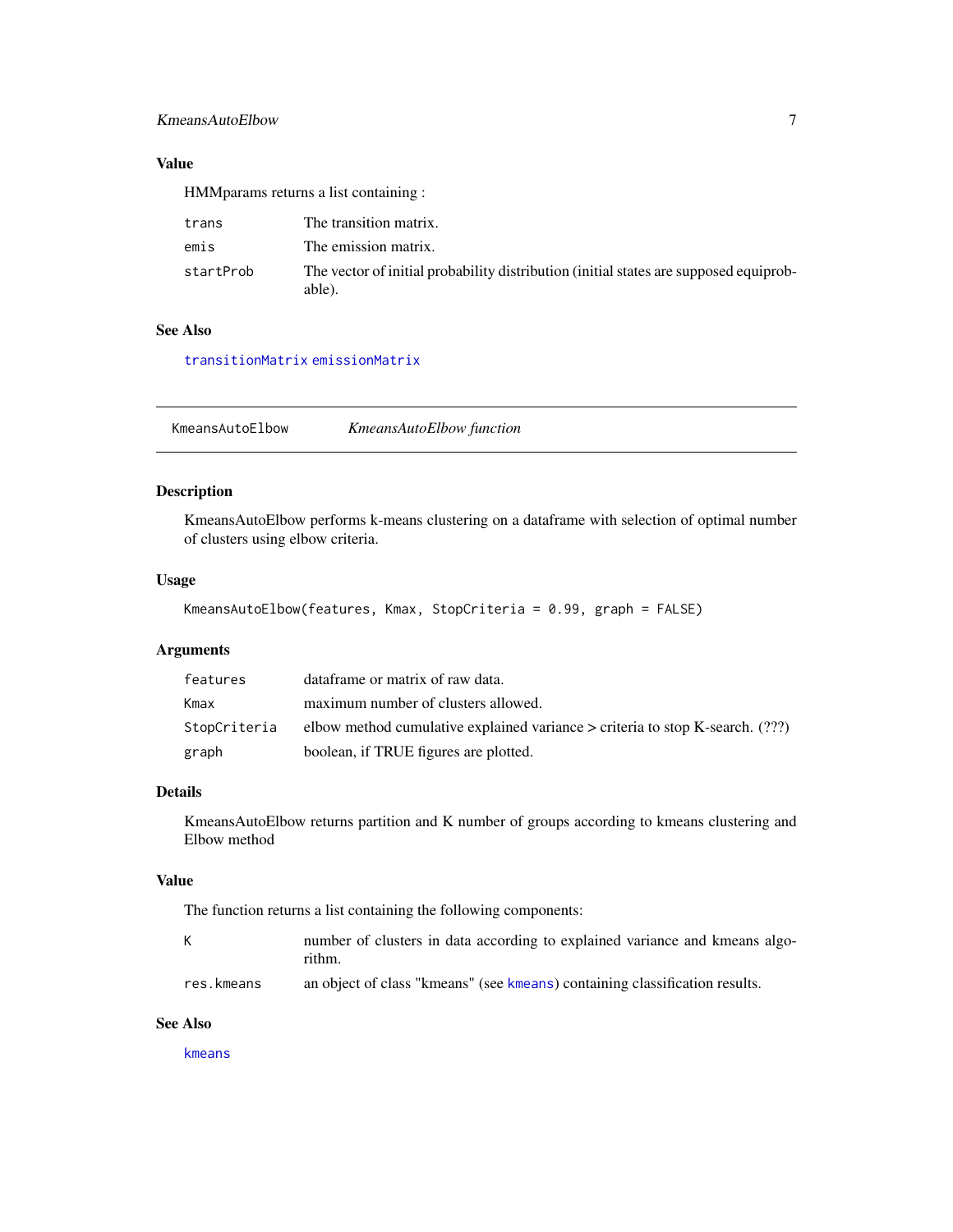#### Examples

```
x \le rbind(matrix(rnorm(300, mean = 0, sd = 0.3), ncol = 2),
           matrix(rnorm(100, mean = 2, sd = 0.3), ncol = 2),matrix( rnorm(100, mean = 4, sd = 0.3), ncol = 2))
\text{columns}(x) \leq c("x", "y")km<-KmeansAutoElbow(x,round(dim(x)/25,0)[1],StopCriteria=0.99,graph=TRUE)
plot(x,col=km$res.kmeans$cluster)
points(km$res.kmeans$centers, col = 1:km$K, pch = 16)
```
KpartitionNJW *KpartitionNJW function*

#### Description

Perform spectral classification on the similarity matrix of a dataset (Ng et al. (2001) algorithm), using kmeans algorithm on data projected in the space of its K first eigen vectors.

#### Usage

KpartitionNJW(similarity, K)

#### Arguments

| similarity | matrix of similarity. |
|------------|-----------------------|
| Κ          | number of clusters.   |

#### Value

The function returns a list containing:

| label                | vector of cluster sequencing.                                                                      |
|----------------------|----------------------------------------------------------------------------------------------------|
| centres              | matrix of cluster centers in the space of the K first normalised eigen vectors.                    |
| vecteursPropresProjK |                                                                                                    |
|                      | matrix containing, in columns, the K first normalised eigen vectors of the simi-<br>larity matrix. |
| valeursPropresK      |                                                                                                    |
|                      | vector containing the K first eigen values of the similarity matrix.                               |
| vecteursPropres      |                                                                                                    |
|                      | matrix containing, in columns, eigen vectors of the similarity matrix.                             |
|                      | valeursPropres vector containing eigen values of the similarity matrix.                            |
| inertieZ             | vector of within-cluster sum of squares, one component per cluster.                                |

#### References

Ng Andrew, Y., M. I. Jordan, and Y. Weiss. "On spectral clustering: analysis and an algorithm [C]." Advances in Neural Information Processing Systems (2001).

<span id="page-7-0"></span>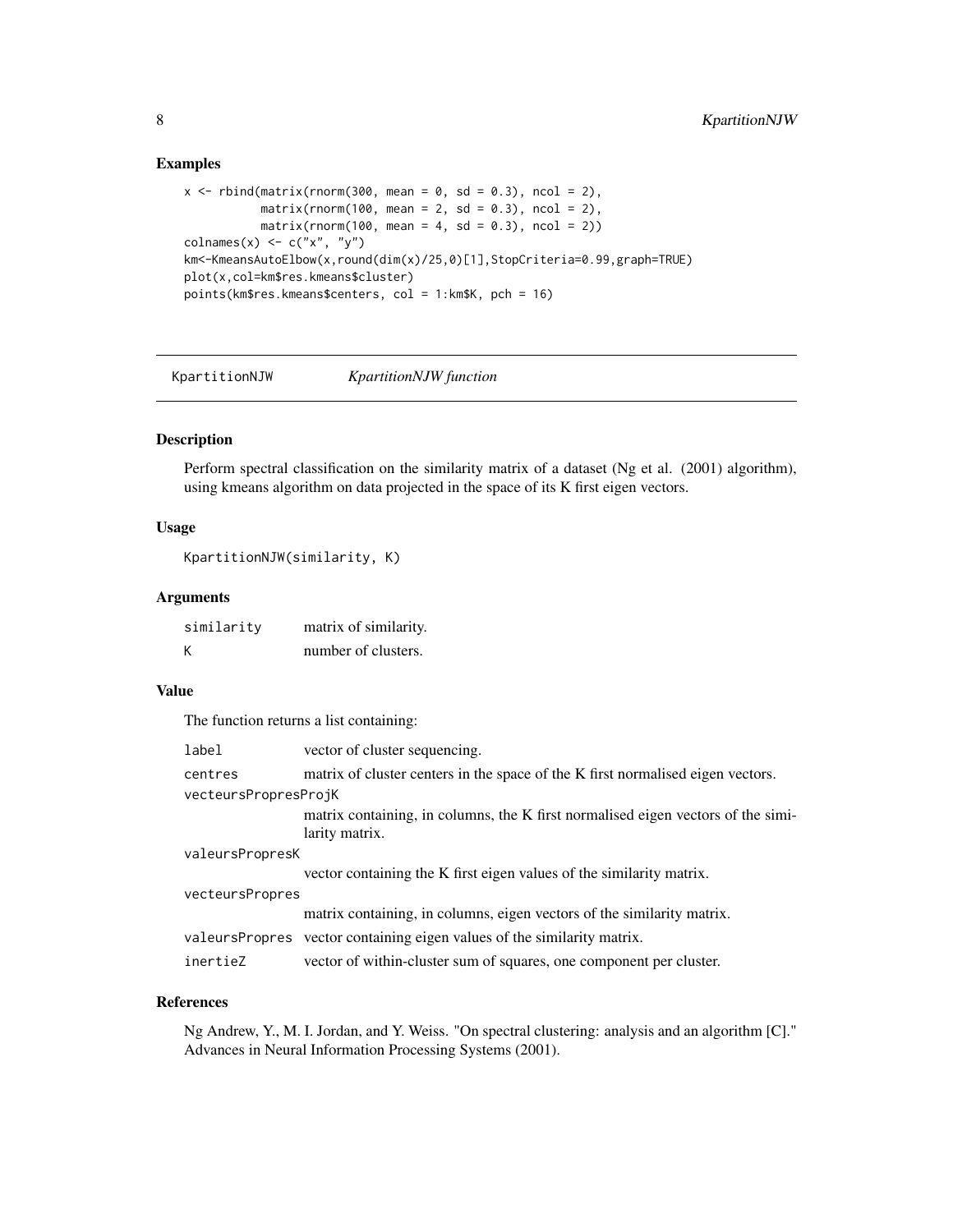#### <span id="page-8-0"></span>MarelCarnot 90 and 200 and 200 and 200 and 200 and 200 and 200 and 200 and 200 and 200 and 200 and 200 and 200

#### Examples

```
#####
x \le rbind(matrix(rnorm(100, mean = 0, sd = 0.3), ncol = 2),
          matrix(rnorm(100, mean = 2, sd = 0.3), ncol = 2),matrix(rnorm(100, mean = 4, sd = 0.3), ncol = 2))similarity<-ZPGaussianSimilarity(x,7)
similarity=similarity%*%t(similarity)
sp<-KpartitionNJW(similarity,3)
plot(x,col=sp$label)
#####
x < - rbind(data.frame(x=1:100+(runif(100)-0.5)*2,y=runif(100)/5),
           data.frame(x=1:100+(runif(100)-0.5)*2,y=runif(100)/5+1),
           data.frame(x=1:100+(runif(100)-0.5)*2,y=runif(100)/5+2))
similarity<-ZPGaussianSimilarity(x,7)
similarity=similarity%*%t(similarity)
sp<-KpartitionNJW(similarity,3)
plot(x,col=sp$label)
#####
x=(runif(1000)*4)-2;y=(runif(1000)*4)-2
keep<-which((x**2+y**2<0.5)|(x**2+y**2>1.5**2 & x**2+y**2<2**2 ))
data<-data.frame(x,y)[keep,]
similarity=ZPGaussianSimilarity(data, 7)
similarity=similarity%*%t(similarity)
sp<-KpartitionNJW(similarity,2)
plot(data,col=sp$label)
```
MarelCarnot *MarelCarnot dataset*

#### Description

The MarelCarnot data set gives the measurements of 14 physico-chemical and biological parameters performed by the Marel-Carnot station (Boulogne-sur-Mer, France), at high frequency resolution.

#### Usage

MarelCarnot

#### Format

A data frame with 131487 rows and 16 columns.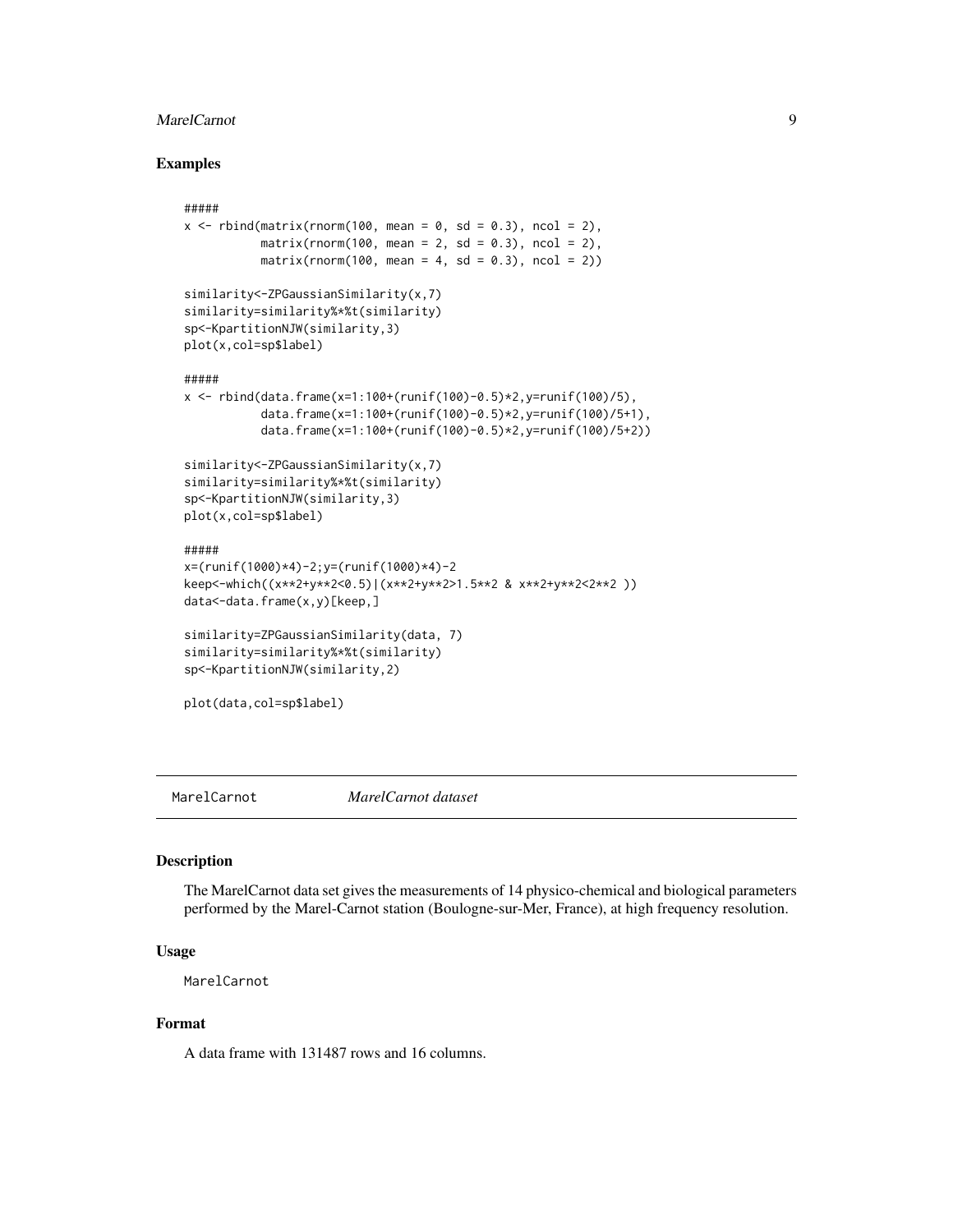# <span id="page-9-0"></span>Details

| Dates             | date of measurement          | (YYYY:MM:DD)                           |
|-------------------|------------------------------|----------------------------------------|
| Hours             | time of measurement          | (HH:MM:SS)                             |
| C NI1             | nitrate concentration        | $(in \mu \text{mol/L})$                |
| C PO1             | phosphate concentration      | $(in \mu \text{mol/L})$                |
| C 021             | corrected dissolved oxygen   | (in mg/L)                              |
| $C_$ $S11$        | silicate concentration       | $(in \mu \text{mol/L})$                |
| CSAL1             | salinity                     | $(in$ $PSU)$                           |
| CSAT <sub>1</sub> | oxygen saturation            | $(in \%)$                              |
| ETCO1             | air temperature              | (in degrees Celsius)                   |
| E_LU1             | P.A.R                        | $(in \mu mol \text{ of photons/s/m2})$ |
| E O21             | uncorrected dissolved oxygen | (in mg/L)                              |
| E PH1             | pH                           |                                        |
| E TU1             | turbidity                    | (in NTU)                               |
| ECHL1             | fluorescence                 | (in FFU)                               |
| $E_{\_}TA$        | water temperature            | (in degrees Celsius)                   |
| <b>XMAHH</b>      | water level                  | (in m)                                 |

#### Source

Lefebvre Alain (2015). MAREL Carnot data and metadata from Coriolis Data Centre. SEANOE. <http://doi.org/10.17882/39754>

selfKNN *Self KNN*

# Description

This function performs the k-Nearest Neighbour algorithm without class estimation, but only computation of distances and neighbours.

#### Usage

selfKNN(train, K = 1)

#### Arguments

| train | numeric matrix or data frame.    |
|-------|----------------------------------|
| Κ     | number of neighbours considered. |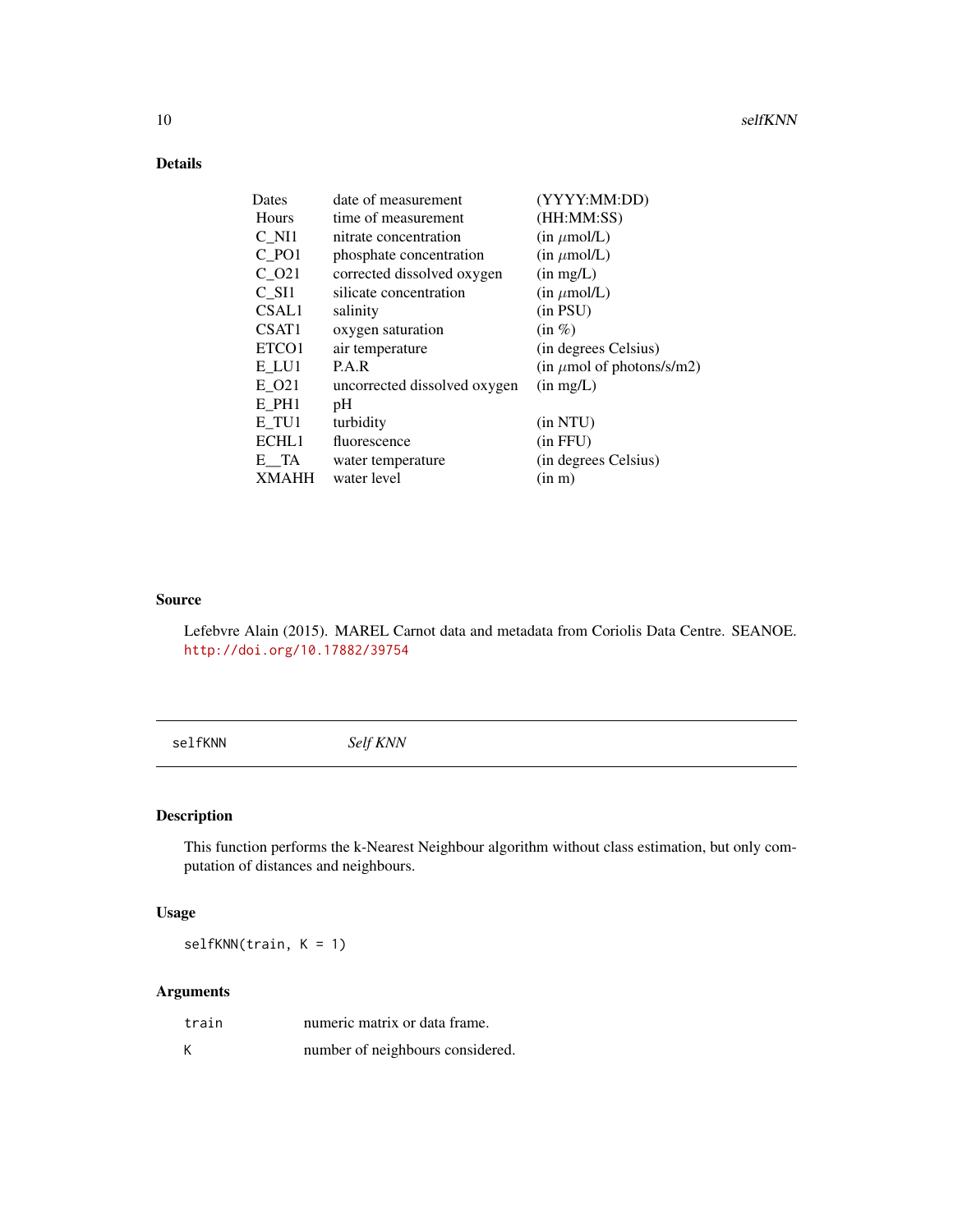### <span id="page-10-0"></span>Value

The function returns a list with the following components:

| matrix of squared root of the distances between observations and their nearest |
|--------------------------------------------------------------------------------|
| neighbours.                                                                    |
|                                                                                |

idx Index of K nearest neighbours of each observation.

#### Examples

```
x<-matrix(runif(10),ncol=2)
plot(x,pch=c("1","2","3","4","5"))
selfKNN(x,K=4)
```
spectralPamClusteringNg

*spectralPamClusteringNg function*

#### Description

Perform spectral classification on the similarity matrix of a dataset, using pam algorithm (a more robust version of K-means) on projected data.

#### Usage

spectralPamClusteringNg(similarity, K)

#### Arguments

| similaritv | matrix of similarity |
|------------|----------------------|
| Κ          | number of clusters   |

# Value

The function returns a list containing:

| label                | vector of cluster sequencing.                                                                                                                              |
|----------------------|------------------------------------------------------------------------------------------------------------------------------------------------------------|
| centres              | matrix of cluster medoids (similar in concept to means, but medoids are mem-<br>bers of the dataset) in the space of the K first normalised eigen vectors. |
| id.med               | integer vector of indices giving the medoid observation numbers.                                                                                           |
| vecteursPropresProjK |                                                                                                                                                            |
|                      | matrix containing, in columns, the K first normalised eigen vectors of the simi-<br>larity matrix.                                                         |
| valeursPropresK      |                                                                                                                                                            |
|                      | vector containing the K first eigen values of the similarity matrix.                                                                                       |
| vecteursPropres      |                                                                                                                                                            |
|                      | matrix containing, in columns, eigen vectors of the similarity matrix.                                                                                     |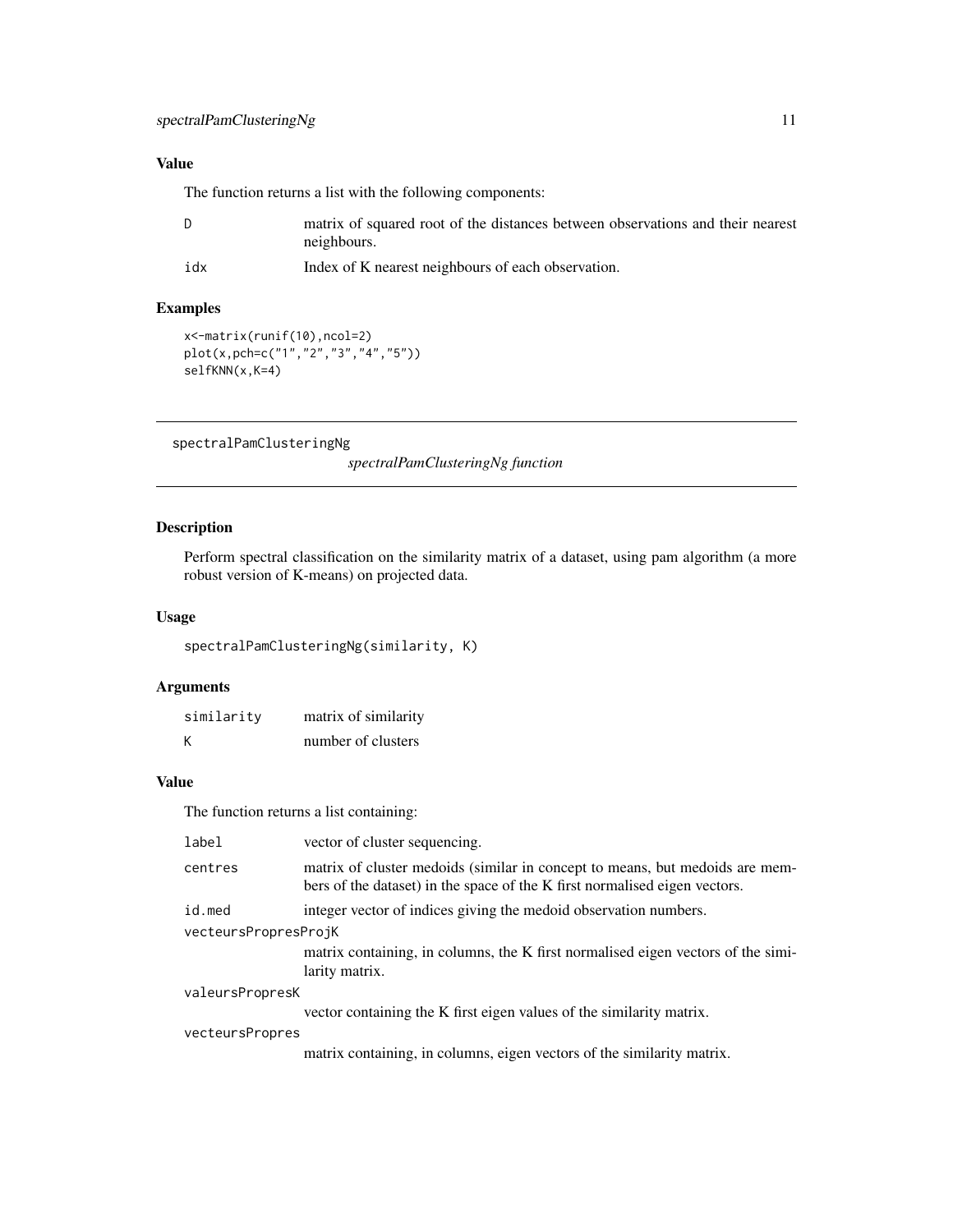<span id="page-11-0"></span>valeursPropres vector containing eigen values of the similarity matrix.

cluster.info matrix, each row gives numerical information for one cluster. These are the cardinality of the cluster (number of observations), the maximal and average dissimilarity between the observations in the cluster and the cluster's medoid, the diameter of the cluster (maximal dissimilarity between two observations of the cluster), and the separation of the cluster (minimal dissimilarity between an observation of the cluster and an observation of another cluster).

#### References

Ng Andrew, Y., M. I. Jordan, and Y. Weiss. "On spectral clustering: analysis and an algorithm [C]." Advances in Neural Information Processing Systems (2001).

#### See Also

[pam](#page-0-0)

<span id="page-11-1"></span>transitionMatrix *Transition matrix estimation*

#### Description

This function estimates the transition matrix of a (Hidden) Markov Model from a vector of state sequencing.

#### Usage

transitionMatrix(states)

#### Arguments

states a numeric vector of state sequencing.

#### Value

Estimated transition matrix.

#### See Also

**[HMMparams](#page-5-1)** 

#### Examples

```
states<-c(1,1,3,2,1,2,1,3)
A<-transitionMatrix(states)
A
```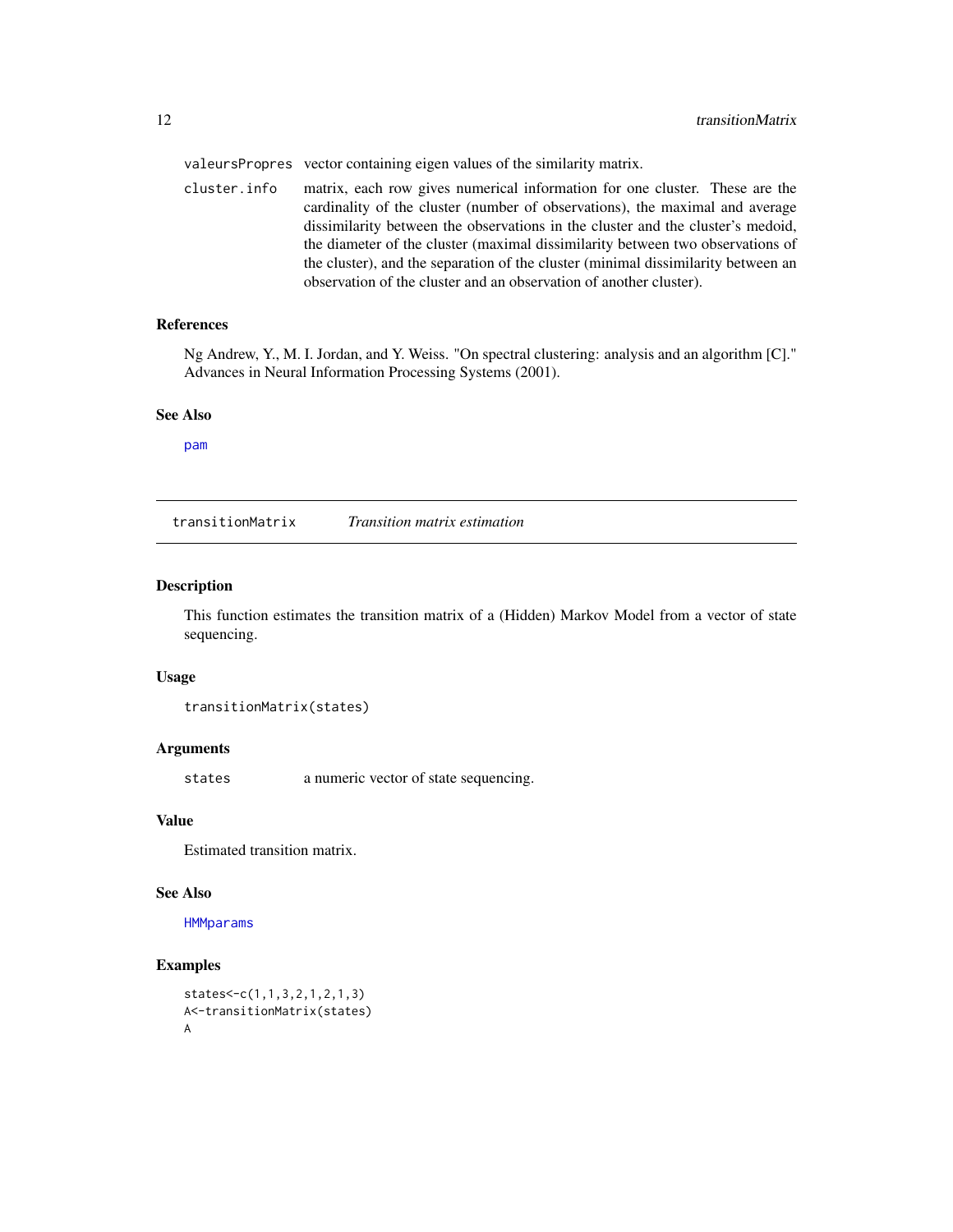<span id="page-12-1"></span><span id="page-12-0"></span>

#### Description

A user-friendly interface to detect usual or extreme events in a dataset and to characterize their dynamic, by building an unsupervised Hidden Markov Model.

#### Usage

```
uHMMinterface(uHMMenv = NULL)
```
#### Arguments

uHMMenv an environment in which data and results will be stored. If NULL, a local environment will be created.

#### Value

Results are saved in the directory chosen by the user.

#### References

Rousseeuw, Kevin, et al. "Hybrid hidden Markov model for marine environment monitoring." Selected Topics in Applied Earth Observations and Remote Sensing, IEEE Journal of 8.1 (2015): 204-213.

<span id="page-12-2"></span>ZPGaussianSimilarity *Similarity matrix with local scale parameter*

#### Description

Compute and return the similarity matrix of a data frame using gaussian kernel with a local scale parameter for each data point, rather than a unique scale parameter.

#### Usage

```
ZPGaussianSimilarity(data, K)
```
#### Arguments

| data | a matrix or numeric data frame.                              |
|------|--------------------------------------------------------------|
|      | number of neighbours considered to compute scale parameters. |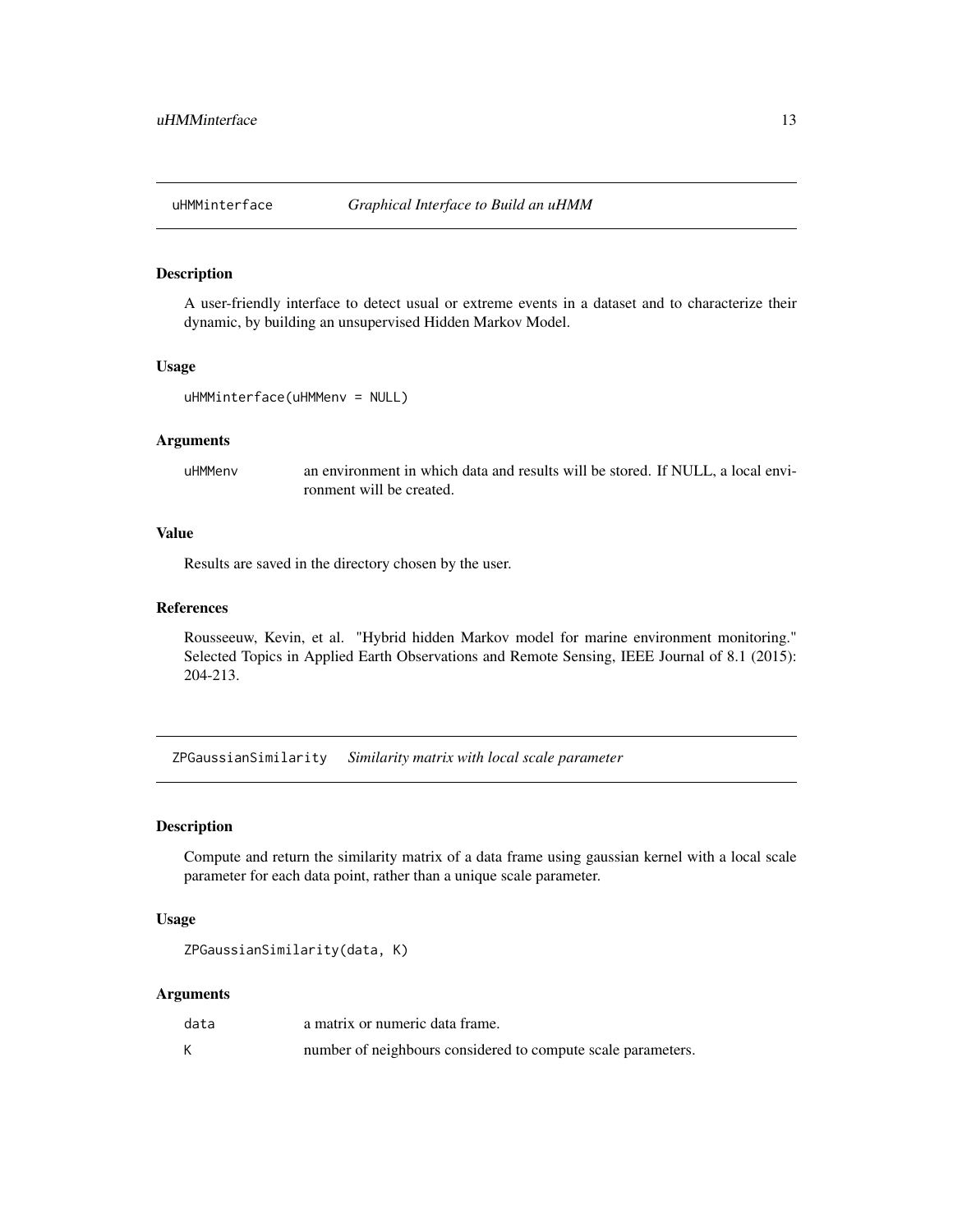# Value

The matrix of similarity.

#### References

Zelnik-Manor, Lihi, and Pietro Perona. "Self-tuning spectral clustering." Advances in neural information processing systems. 2004.

#### Examples

```
x \le rbind(matrix(rnorm(50, mean = 0, sd = 0.3), ncol = 2))
similarity<-ZPGaussianSimilarity(x,7)
```